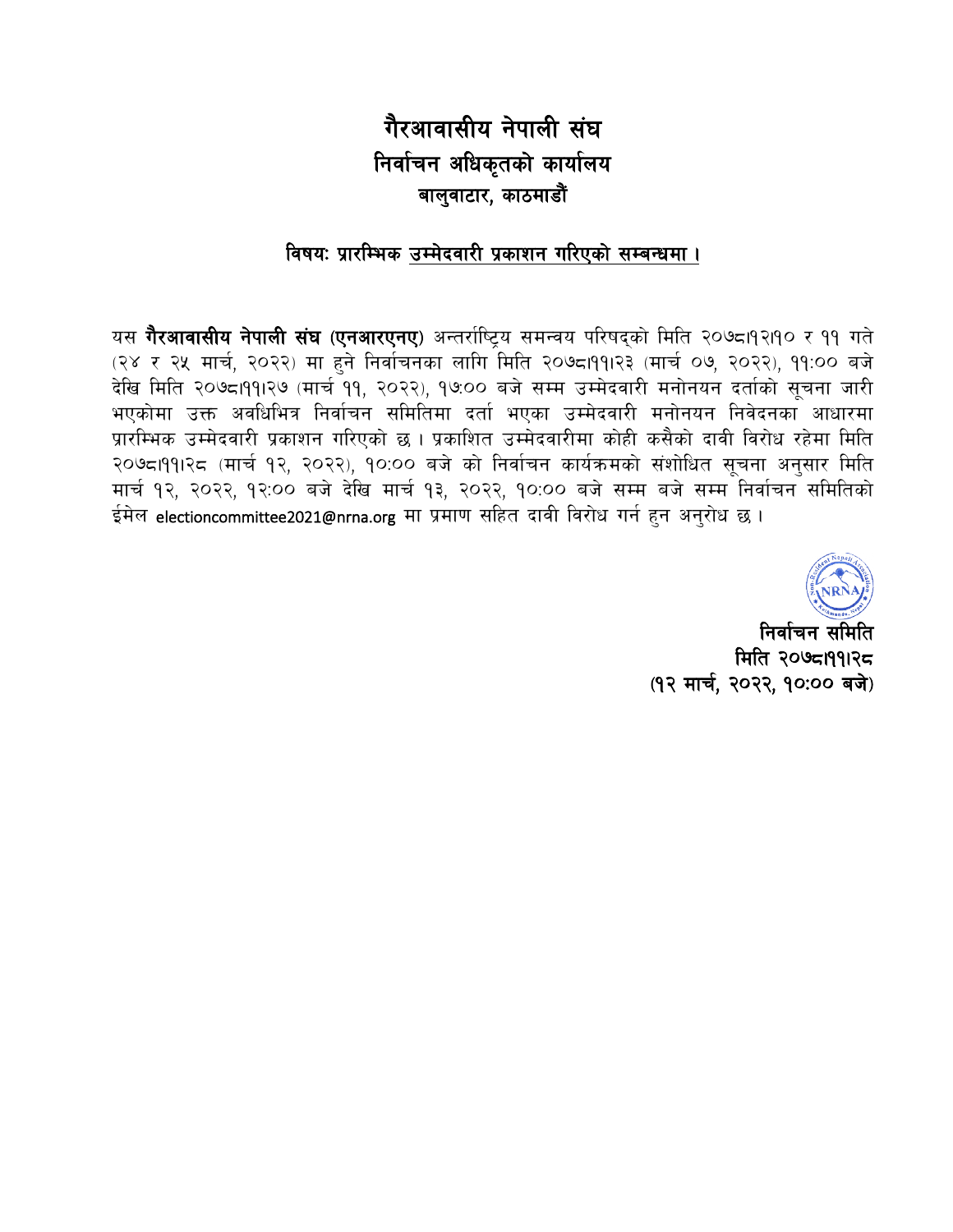

#### गैरआवासीय नेपाली संघ निर्वाचन - २०७८ कार्य समितिका पदाधिकारीहरुको उम्मेदवारी दर्ता किताब

पद: अध्यक्ष

| सि.<br>नं | मतदाता<br>क. नं.(<br>ानं.,<br>कोड | उम्मेदवारका नाम | प्रस्तावक            | समर्थक          | उमेदवारी दिएको पद | कैफियत |
|-----------|-----------------------------------|-----------------|----------------------|-----------------|-------------------|--------|
| 9.        | २६२                               | रोबना थापा      | रोजिना<br>प्रधान राई | सम्राट<br>थापा  | अध्यक्ष           |        |
|           | २१३४                              | केसी<br>बदी     | रतन कुमार<br>भन्न    | यदुराम<br>पन्थी | अध्यक्ष           |        |

#### पद: उपाध्यक्ष

| सि.                       | मतदाता   | उम्मेदवारको नाम       | प्रस्तावक      | समर्थक        | उम्मेदवारी दिएको पद | कैफियत |
|---------------------------|----------|-----------------------|----------------|---------------|---------------------|--------|
| नं                        | क. नं.(  |                       |                |               |                     |        |
|                           | कोड नं.) |                       |                |               |                     |        |
| ۹.                        | ३१११     | यासमिन बेगम           | रजनी           | रणध्वज        | र्माहला उपाध्यक्ष   |        |
|                           |          |                       | प्रधान         | लामा          |                     |        |
| $\widetilde{\mathcal{R}}$ | २८३१     | डवर बहाद्र (          | रविना          | कमल श्रेष्ठ   | उपाध्यक्ष           |        |
|                           |          | डि.बी.) क्षेत्री      | अर्याल         |               |                     |        |
| ३.                        | 55       | रोशन थापा             | पुष्पराज       | बिनोद         | युवा उपाध्यक्ष      |        |
|                           |          |                       | भट्टराई        | थापा          |                     |        |
| $\lambda^{\prime}$        | ३३५७     | धर्म राज अधिकारी      | रन्जित         | होमनाथ        | उपाध्यक्ष           |        |
|                           |          |                       | क्मार क्षेत्री | पाण्डे        |                     |        |
| $x_{1}$                   | २३९९     | डा. हेम राज शर्मा     | भक्त गुरुङ     | तेज बहादुर    | उपाध्यक्ष           |        |
|                           |          |                       |                | थापा क्षेत्री |                     |        |
| ६.                        | २९३०     | राजेन्द्र कुमार शर्मा | सुरेन्द्र      | राज भट्टराई   | उपाध्यक्ष           |        |
|                           |          |                       | प्रसाद         |               |                     |        |
|                           |          |                       | भुषाल          |               |                     |        |
| $\mathcal{O}_{\cdot}$     | ६५३      | टंक प्रसाद गैरे       | देवराज         | तुलसिराम      | उपाध्यक्ष           |        |
|                           |          |                       | उप्रेती        | खरेल          |                     |        |

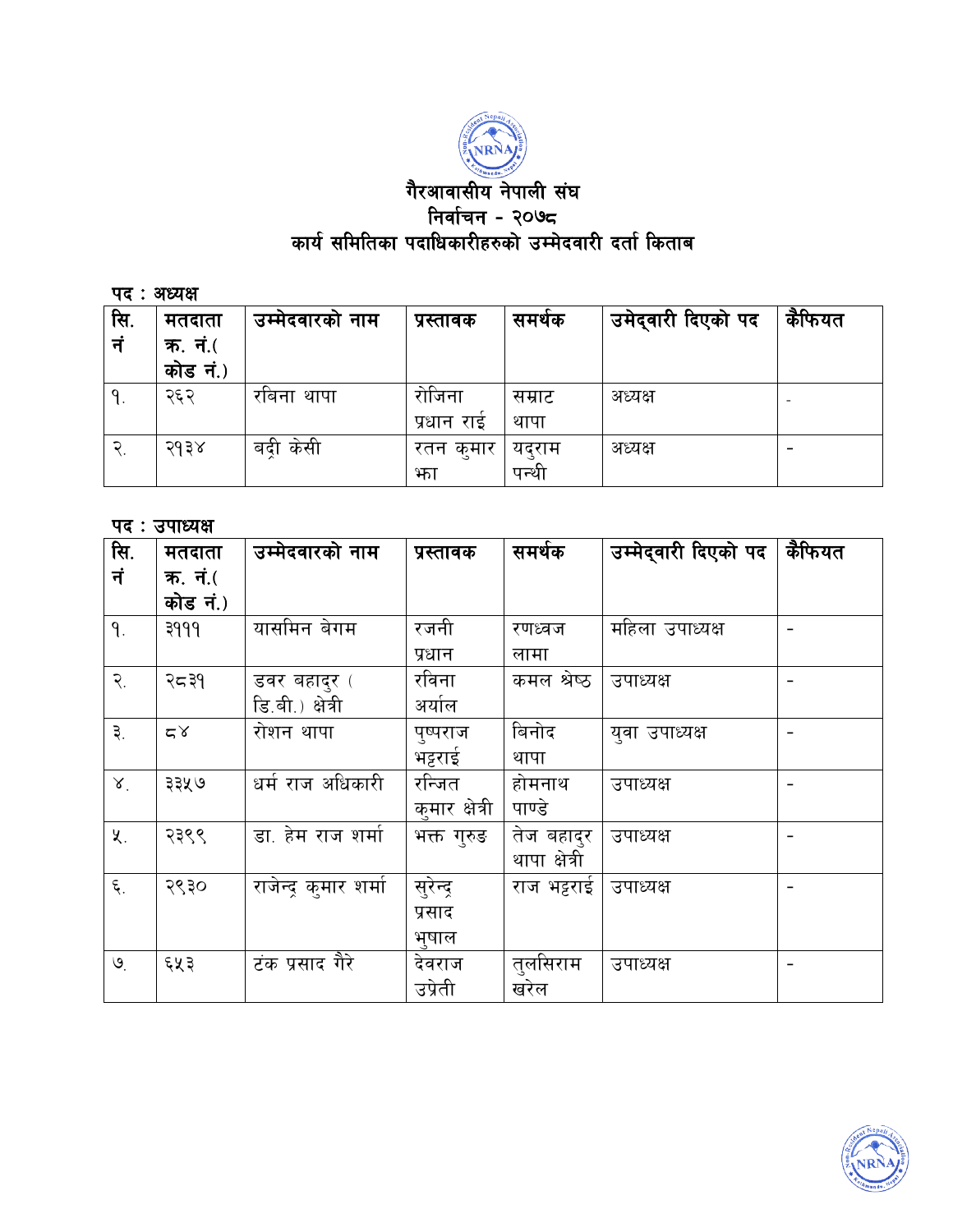#### पद : महासचिव

| सि.                       | मतदाता   | उम्मेदवारको नाम | प्रस्तावक      | समथक      | उमेद्वारी दिएको पद | कैफियत |
|---------------------------|----------|-----------------|----------------|-----------|--------------------|--------|
| नं                        | क. नं.(  |                 |                |           |                    |        |
|                           | कोड नं.) |                 |                |           |                    |        |
| 9.                        | २६३      | गौरीराज जोशी    | मोहम्मद        | यमलाल     | महासचिव            |        |
|                           |          |                 | दिन मियाँ      | सुबेदी    |                    |        |
|                           |          |                 | (राजु<br>सैयद) |           |                    |        |
| $\widetilde{\mathcal{R}}$ | २५१३     | विनय अधिकारी    | नारायण         | रोशन थापा | महासचिव            |        |
|                           |          |                 | बहादुर         |           |                    |        |
|                           |          |                 | थापा           |           |                    |        |

## पद : सच<mark>ि</mark>व

| सि.                       | मतदाता   | उम्मेदवारको नाम  | प्रस्तावक    | समर्थक       | उमेदवारी दिएको पद | कैफियत |
|---------------------------|----------|------------------|--------------|--------------|-------------------|--------|
| नं                        | क. नं.(  |                  |              |              |                   |        |
|                           | कोड नं.) |                  |              |              |                   |        |
| ۹.                        | yoq      | राधिका गुरुङ     | गोकर्ण       | कृष्ण प्रसाद | महिला सचिव        |        |
|                           |          |                  | प्रसाद       | पाण्डे       |                   |        |
|                           |          |                  | ढकाल         |              |                   |        |
| $\widetilde{\mathcal{R}}$ | २४०९     | राम शरण सिमखडा   | कृष्ण प्रसाद | पुनम गुरुड   | सचिव              |        |
|                           |          |                  | लामिछाने     |              |                   |        |
| ३.                        | 599      | र्आजव गुरुङ (    | डा. सरोज     | सिद्धार्थ    | सचिव              |        |
|                           |          | ओमल)             | कँडेल        | श्रेष्ठ      |                   |        |
| $X^{\dagger}$             | 943      | चिरन्जीबी धिमिरे | रमेश         | केशब राज     | सचिव              |        |
|                           |          |                  | कुमार        | लोहनी        |                   |        |
|                           |          |                  | थापा         |              |                   |        |
| 义.                        | २६९      | शंकर खड्का       | डा. अर्जुन   | सि.पी.       | सचिव              |        |
|                           |          |                  | बन्जाडे      | पौडेल        |                   |        |
| $\xi$ .                   | ३४३७     | अभिमान सिंह      | अच्युत       | उमेश         | सचिव              |        |
|                           |          | बस्नेत           | अधिकारी      | खड्का        |                   |        |

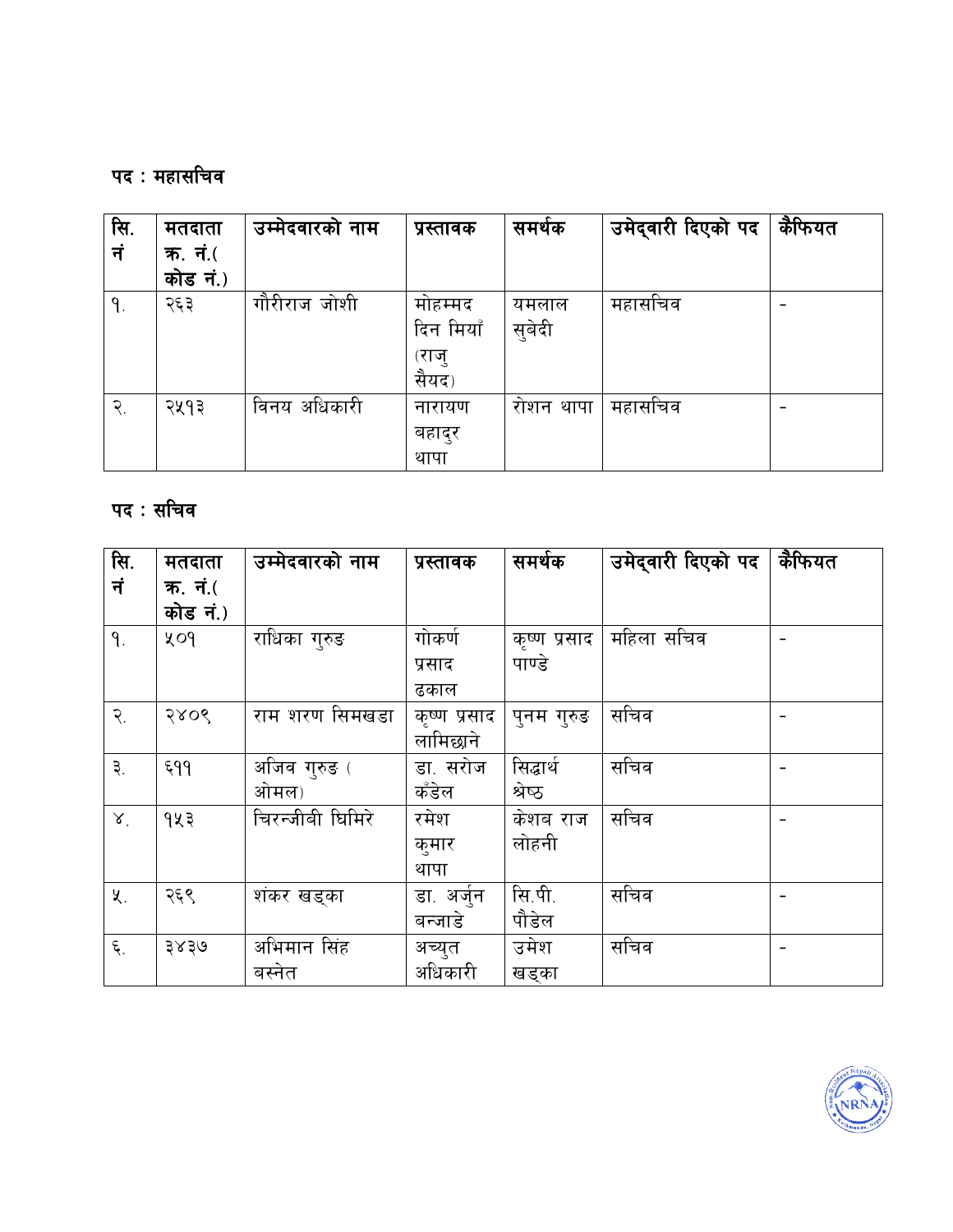#### पद : कोषाध्यक्ष

| सि.<br>न | मतदाता<br>क. नं.( | उम्मेदवारका नाम  | प्रस्तावक | समर्थक   | उम्मेद्वारी दिएको<br>पद | कैफियत |
|----------|-------------------|------------------|-----------|----------|-------------------------|--------|
|          | नं.)<br>कोड       |                  |           |          |                         |        |
| ٩.       | 9300              | लोक प्रसाद दाहाल | प्रकाश    | विकल भंग | कोषाध्यक्ष              |        |
|          |                   |                  | पौडेल     |          |                         |        |
|          | १८७६              | फोडन्दू पन्त     | हिराधन    | रवीना    | कोषाध्यक्ष              |        |
|          |                   |                  | राइ       | थापा     |                         |        |

#### पदः सहकोषाध्यक्ष

| सि. | मतदाता   | उम्मेदवारको नाम  | प्रस्तावक  | समर्थक | उम्मेद्वारी दिएको  | कैफियत |
|-----|----------|------------------|------------|--------|--------------------|--------|
| न   | क. नं.(  |                  |            |        | पद                 |        |
|     | कोड नं.) |                  |            |        |                    |        |
| ι.  | २७८      | यम्ना भट्टराई    | पुरुषोत्तम | होमनाथ | महिला सहकोषाध्यक्ष |        |
|     |          |                  | बोहरा      | गौतम   |                    |        |
|     | 599      | ' यज्ञराज सुवेदी | दिपक पुन   | विमल   | सहकोषाध्यक्ष       |        |
|     |          |                  |            | सवेदी  |                    |        |

## पद : महिला संयोजक

| सि. | मतदाता   | उम्मेदवारको नाम | प्रस्तावक | समथक     | ंउम्मेदवारी दिएको | कैफियत |
|-----|----------|-----------------|-----------|----------|-------------------|--------|
|     | _क. नं.( |                 |           |          | पद                |        |
|     | कोड नं.) |                 |           |          |                   |        |
|     | २४९८     | संगीता मरहट्टा  | दवराज     | पोषण राज | महिला सयोजक       |        |
|     |          |                 | आचाय      | बस्नत    |                   |        |

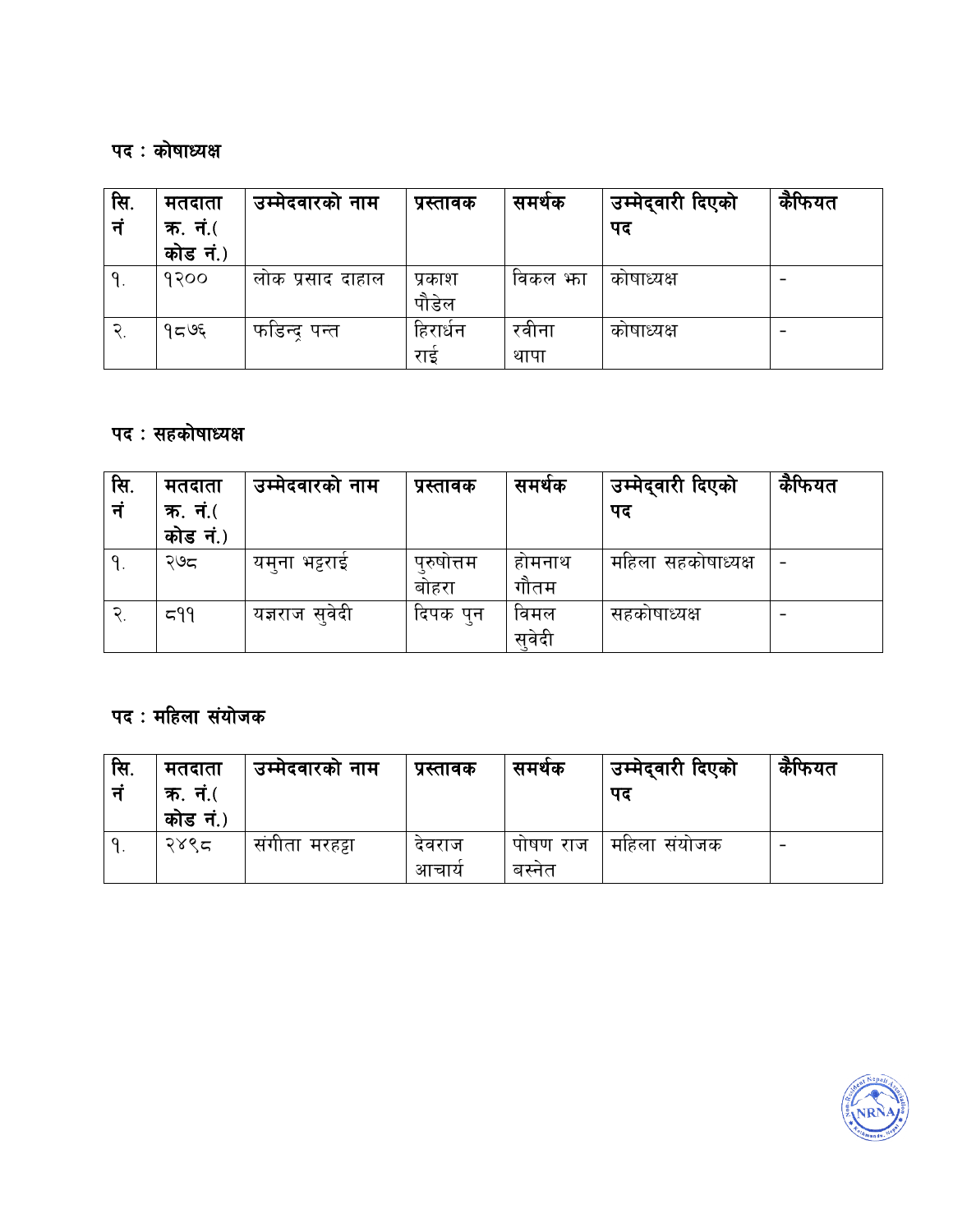# पद : युवा संयोजक

| ेसि. | मतदाता<br><u>क. नं.(</u> | उम्मेदवारको नाम | प्रस्तावक | समथक      | उम्मेद्वारी दिएको<br>पद | कैफियत |
|------|--------------------------|-----------------|-----------|-----------|-------------------------|--------|
|      | कोड नं.)                 |                 |           |           |                         |        |
|      | 9895                     | राबन्द खड्का    | शिव काकी  | बाबा थापा | यवा सयाजक               |        |
|      |                          |                 |           | क्षेत्री  |                         |        |

# पद : क्षेत्रिय संयोजक

| सि.                       | मतदाता     | उम्मेदवारको नाम  | प्रस्तावक     | समर्थक        | उम्मेद्वारी दिएको  | कैफियत |
|---------------------------|------------|------------------|---------------|---------------|--------------------|--------|
| नं                        | क. नं. $($ |                  |               |               | पद                 |        |
|                           | कोड नं.)   |                  |               |               |                    |        |
| ۹.                        | ३१०९       | राजेन्द्र अर्याल | डमर यादव      | लक्ष्मी गिरी  | क्षेत्रिय संयोजक ( |        |
|                           |            |                  |               |               | मध्यपूर्व)         |        |
| $\widetilde{\mathcal{R}}$ | ५९५        | पारस मणि पोखरेल  | श्याम         | विमल          | क्षेत्रिय संयोजक ( |        |
|                           |            |                  | कुमार श्रेष्ठ | अधिकारी       | एसिया पेसिफिक)     |        |
| ३.                        | १५३५       | सन्तोष क्मार     | स्निल         | निलब          | क्षेत्रिय संयोजक ( |        |
|                           |            | भट्टराई          | रानाभाट       | बराल          | युरोप)             |        |
| X <sub>1</sub>            | 8858       | लाल बहादर के.सी. | महेश राज      | कोपिला        | क्षेत्रिय संयोजक ( |        |
|                           |            |                  | पाण्डे        | खनाल          | ओसेनिया)           |        |
| $x_{1}$                   | ३२९४       | दिपक शर्मा       | केदार         | राज कुमार     | क्षेत्रिय संयोजक ( |        |
|                           |            |                  | रिजाल         | थपलिया        | ओसेनिया)           |        |
| ६.                        | ३३६६       | दिनेश राज जोशी   | सूर्य भक्त    | प्रज्वल       | क्षेत्रिय संयोजक ( |        |
|                           |            |                  | खनाल          | भट्टराई       | ओसेनिया)           |        |
| $\mathcal{O}_{\cdot}$     | ३७२        | प्रकाश सापकोटा   | विमल          | सन्जीव        | क्षेत्रिय संयोजक ( |        |
|                           |            |                  | बस्नेत        | कुमार श्रेष्ठ | अमरिकाज)-          |        |
| $\overline{\varsigma}$ .  | 55         | राजकुमार थापा    | ढक बहादुर     | विष्ण्        | क्षेत्रिय संयोजक ( |        |
|                           |            |                  | क्षेत्री      | प्रसाद गिरी   | अफ्रिका)           |        |

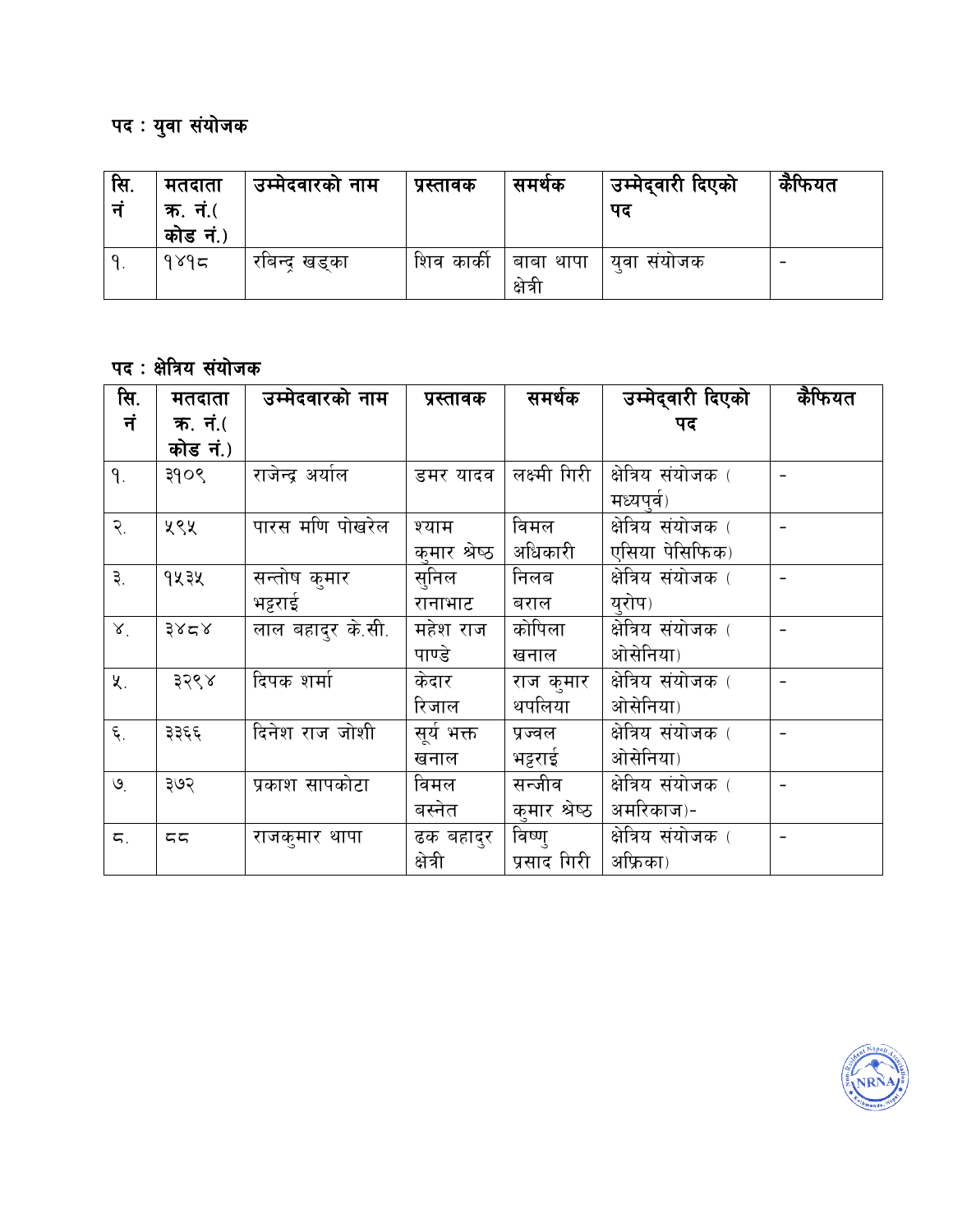#### पद: क्षेत्रिय उपसंयोजक

| सि.                    | मतदाता   | उम्मेदवारको नाम     | प्रस्तावक       | समर्थक    | उम्मेद्वारी दिएको    | कैफियत                   |
|------------------------|----------|---------------------|-----------------|-----------|----------------------|--------------------------|
| नं                     | क. नं.(  |                     |                 |           | पद                   |                          |
|                        | कोड नं.) |                     |                 |           |                      |                          |
| 9.                     | २४०३     | ललित कुमार          | शिव मणि         | अर्क राज  | क्षेत्रिय उपसंयोजक ( |                          |
|                        |          | न्यौपाने            | भूर्तेल         | तिम्सीना  | युरोप)               |                          |
| २.                     | 9280     | डा. नवराज रोस्यारा  | मिलन राज        | टिकाराम   | क्षेत्रिय उपसंयोजक ( |                          |
|                        |          |                     | पन्त            | सापकोटा   | युरोप)               |                          |
| ३.                     | ५९९      | ददिवल खड्का         | दिपक कार्की     | विश्व     | क्षेत्रिय उपसंयोजक ( |                          |
|                        |          |                     | के.सी.          | राज       | एसिया पेसिफिक)       |                          |
|                        |          |                     |                 | कँडेल     |                      |                          |
| $X^{\dagger}$          | 809      | नविन वि.क.          | प्रदीप न्यौपाने | रोहित     | क्षेत्रिय उपसंयोजक ( |                          |
|                        |          |                     |                 | अग्रवाल   | एसिया)               |                          |
| $x_{1}$                | ११६६     | सागर सुबेदी         | राजकुमार        | राजेश     | क्षेत्रिय उपसंयोजक ( |                          |
|                        |          |                     | उपाध्याय        | केसी      | युरोप)               |                          |
| $\xi$                  | ९२       | अभिमन्य् बस्नेत     | सुमन            | दीपेन     | क्षेत्रीय उपसंयोजक ( |                          |
|                        |          |                     | लम्साल          | राउत      | अमेरिकाज)            |                          |
|                        |          |                     |                 | क्षेत्री  |                      |                          |
| $\mathcal{O}$          | २५८३     | लाल प्रसाद पुन      | अमर श्रेष्ठ     | राज       | क्षेत्रिय उप-संयोजक  | $\overline{\phantom{a}}$ |
|                        |          |                     |                 | कुमार     | (मध्यपूर्व)          |                          |
|                        |          |                     |                 | श्रेष्ठ   |                      |                          |
| $\overline{\varsigma}$ | २७७      | प्रुषोत्तम बोहरा    | किरन बहादुर     | मोहन      | क्षेत्रिय उपसंयोजक ( |                          |
|                        |          |                     | बस्नेत          | न्यौपाने  | अमेरिकाज)            |                          |
| $\mathcal{S}$ .        | २७०४     | अमित राई            | सुजन केसी       | राम       | क्षेत्रिय उपसंयोजक ( |                          |
|                        |          |                     | खत्री           | बहादुर    | मध्यपूर्व)           |                          |
|                        |          |                     |                 | क्षेत्री  |                      |                          |
| 90.                    | ३७       | राम प्रसाद पन्त     | मनोज विक        | राम चन्द् | क्षेत्रिय उपसंयोजक ( | $\equiv$                 |
|                        |          |                     |                 | राई       | अफ्रिका)             |                          |
| 99.                    | ९७०      | हरि प्रसाद भट्टराई  | चोलाकान्त       | यज्ञ      | क्षेत्रिय उपसंयोजक ( |                          |
|                        |          |                     | पंगिनी          | प्रसाद    | एसिया पेसिफिक)       |                          |
|                        |          |                     |                 | क्ँवर     |                      |                          |
| 9                      | २९३६     | कृष्ण बहादुर हमाल   | कमल मणि         | हंशराज    | क्षेत्रिय उपसंयोजक ( |                          |
|                        |          |                     | गुरागाँई        | ढकाल      | मध्यपूर्व)           |                          |
|                        |          |                     |                 | क्षेत्री  |                      |                          |
| 93.                    | 9305     | चित्र प्रसाद सुवेदी | लक्ष्मी सुवेदी  | पवन       | क्षेत्रिय उपसंयोजक ( |                          |
|                        |          |                     |                 | सुवेदी    | युरोप)               |                          |
| 98.                    | ३२९२     | अशोक केसी           | देव बहादुर      | दिपक      | क्षेत्रिय उपसंयोजक । |                          |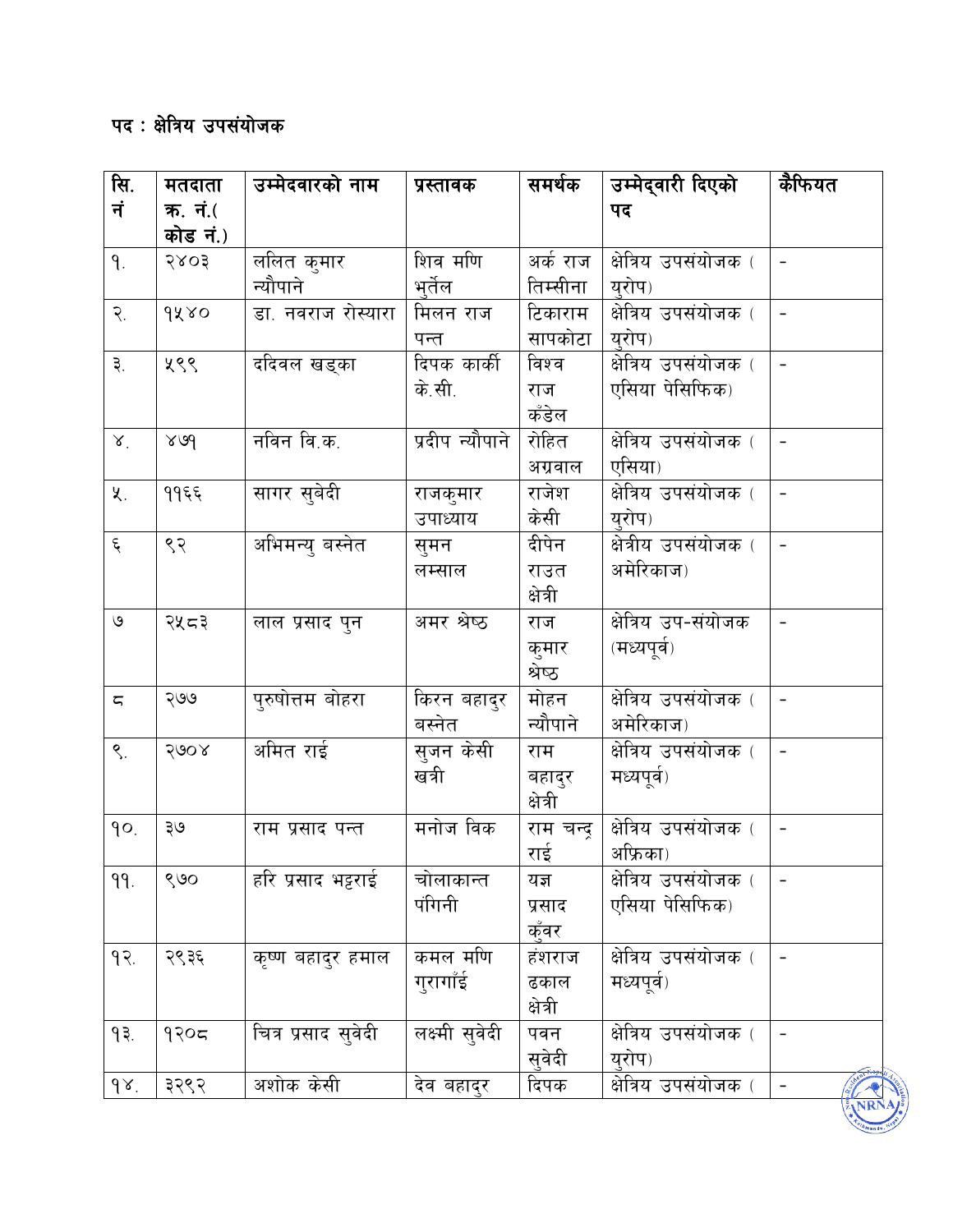|     |      |             | गरुङ        | कमार<br>भट्टराई | ओसेनिया)                       |                          |
|-----|------|-------------|-------------|-----------------|--------------------------------|--------------------------|
| १५. | ३४९७ | राम राज ओली | रमेश पाण्डे | शिशिर<br>नेपाल  | क्षेत्रिय उपसंयोजक<br>ओसेनिया) | $\overline{\phantom{0}}$ |

## पद : क्षेत्रिय महिला संयोजक

| सि.           | मतदाता   | उम्मेदवारको नाम | प्रस्तावक       | समर्थक         | उम्मेदवारी दिएको  | कैफियत |
|---------------|----------|-----------------|-----------------|----------------|-------------------|--------|
| नं            | क. नं.(  |                 |                 |                | पद                |        |
|               | कोड नं.) |                 |                 |                |                   |        |
| 9.            | २७२      | तुष्णा शर्मा    | विनोद भट्ट      | बासुदेव        | क्षेत्रिय महिला   |        |
|               |          |                 |                 | खनाल           | संयोजक (अमेरिकाज) |        |
| २             | 9808     | पान क्मारी मल्ल | भक्त बहादुर     | राजेन्द        | क्षेत्रिय महिला   |        |
|               |          |                 | वाग्ले क्षेत्री | प्रसाद         | संयोजक (युरोप)    |        |
|               |          |                 |                 | पान्डे         |                   |        |
| ३.            | 58       | शान्ति देवी     | राजेश प्रसाइ    | बिन्द्         | क्षेत्रिय महिला   |        |
|               |          | अधिकारी         |                 |                | संयोजक (एसिया     |        |
|               |          |                 |                 | सुनुवार<br>राई | पेसिफिक)          |        |
| $X^{\dagger}$ | ३३९६     | उषा किरण बरिया  | चोला कान्त      | रमेश           | क्षेत्रिय महिला   |        |
|               |          |                 | (सीके) भुषाल    | पौडेल          | संयोजक (ओसेनिया)  |        |

## पद : क्षेत्रिय युवा संयोजक

| सि.                       | मतदाता   | उम्मेदवारको नाम   | प्रस्तावक    | समर्थक  | उम्मेद्वारी दिएको     | कैफियत       |
|---------------------------|----------|-------------------|--------------|---------|-----------------------|--------------|
| नं                        | क. नं.(  |                   |              |         | पद                    |              |
|                           | कोड नं.) |                   |              |         |                       |              |
| ٩.                        | १९३५     | किरण गुरुङ        | संजिव कुमार  | राज्    | क्षेत्रिय युवा संयोजक |              |
|                           |          |                   | थापा         | अयोल    | (युरोप)               |              |
| $\widetilde{\mathcal{R}}$ | २७१      | स्वराज खाती       | अमृत बाब्    | विकास   | क्षेत्रिय युवा संयोजक |              |
|                           |          |                   | कट्टेल       | उप्रेती |                       |              |
| ३.                        | ५९६      | दिपक प्रसाद कँडेल | नविन नीउरे   | राम     | क्षेत्रिय युवा संयोजक |              |
|                           |          |                   |              | थापा    | (एसिया पेसिफिक)       |              |
|                           |          |                   |              | अनिल    |                       |              |
| $X^{\dagger}$             | 55       | रोजन राज घिमिरे   | रोशन श्रेष्ठ | दिनेश   | क्षेत्रिय युवा संयोजक |              |
|                           |          |                   |              | कुमार   | (अफ्रिका)             |              |
|                           |          |                   |              | पाण्डे  |                       |              |
| 义.                        | ३५०२     | प्रदीप रुपाखेती   | हरि शर्मा    | पूजा    | क्षेत्रिय युवा संयोजक |              |
|                           |          |                   |              | शमो     | (ओसेनिया)             | Pun Resident |